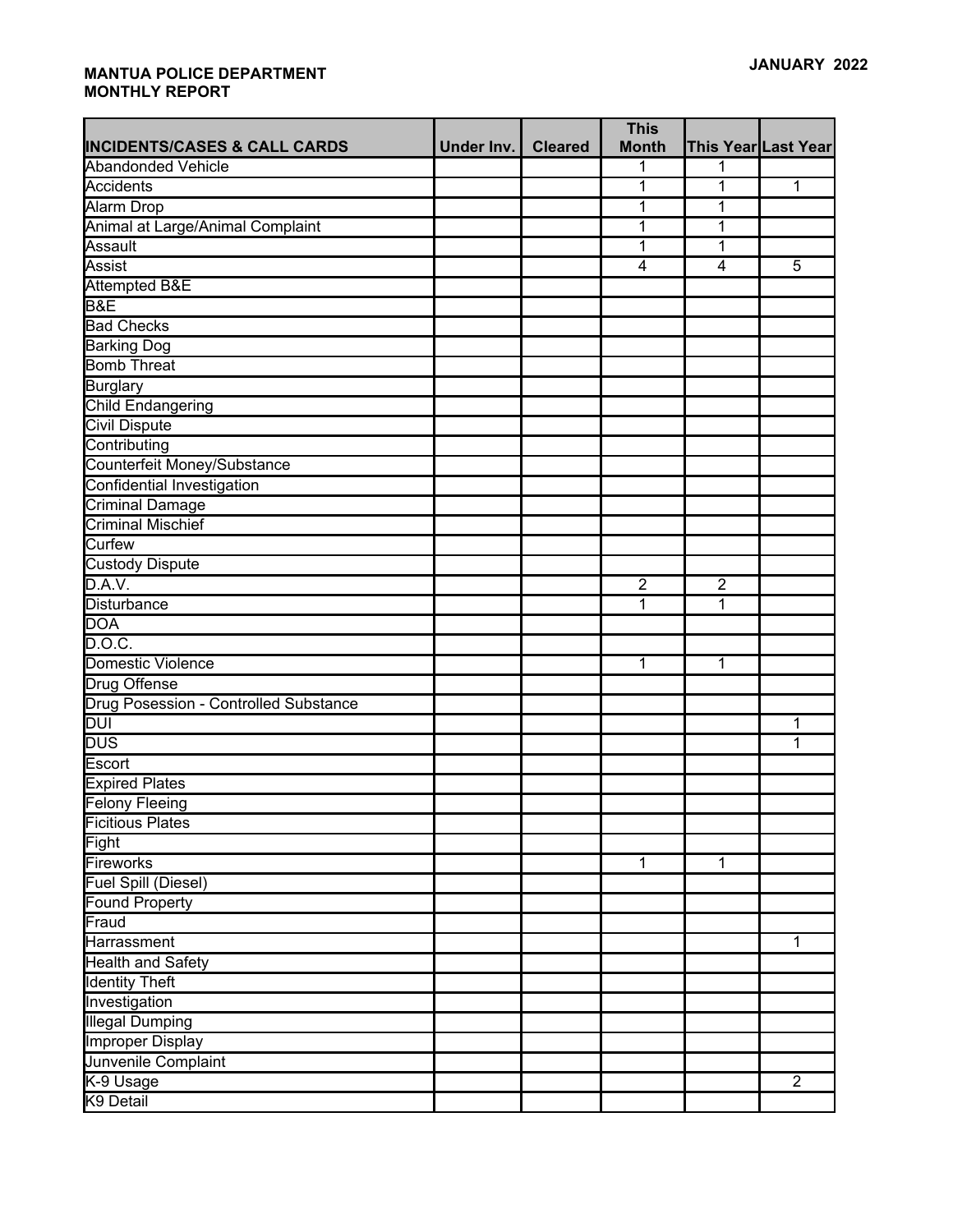|                                            |            |                | <b>This</b>    |                |                     |
|--------------------------------------------|------------|----------------|----------------|----------------|---------------------|
| <b>INCIDENTS/CASES &amp; CALL CARDS</b>    | Under Inv. | <b>Cleared</b> | <b>Month</b>   |                | This Year Last Year |
| Littering                                  |            |                |                |                |                     |
| Lockout                                    |            |                | 2              | $\overline{2}$ | $\overline{2}$      |
| Lost Property                              |            |                |                |                |                     |
| Menacing                                   |            |                | 1              | 1              |                     |
| <b>Message Delivery</b>                    |            |                |                |                |                     |
| <b>Missing Juvenile/Person</b>             |            |                |                |                |                     |
| Neighbor Dispute                           |            |                |                |                |                     |
| <b>Noise Complaint</b>                     |            |                | 1              | 1              | 1                   |
| <b>Obstructing Official Business</b>       |            |                |                |                |                     |
| Open Burn                                  |            |                |                |                |                     |
| <b>Open Container</b>                      |            |                |                |                |                     |
| Open Door/Window/Gate                      |            |                |                |                | 1                   |
| <b>Parking Complaint</b>                   |            |                |                |                |                     |
| Passing Bad Checks                         |            |                |                |                |                     |
| <b>Phone Harassment</b>                    |            |                |                |                |                     |
| Posession of Marijuana/Drugs               |            |                |                |                |                     |
| Possession of Drug Paraphanelia            |            |                |                |                | 1                   |
| Prohibitions                               |            |                |                |                |                     |
| <b>Property Damage</b>                     |            |                | 1              | 1              | 1                   |
| Public Intoxication                        |            |                |                |                |                     |
| Recovered Property                         |            |                |                |                |                     |
| <b>Reckless Operation</b>                  |            |                |                |                |                     |
| <b>Sex Offense</b>                         |            |                |                |                |                     |
| Suspicion                                  |            |                |                |                | 1                   |
| <b>Suspicious Person/Vehicle</b>           |            |                |                |                | 5                   |
| Theft                                      |            |                | 1              | 1              | 1                   |
| Threats                                    |            |                |                |                |                     |
| <b>Traffic Complaint/Obstruction</b>       |            |                | $\overline{2}$ | $\overline{2}$ |                     |
| <b>Trespass</b>                            |            |                |                |                |                     |
| Unauthorized Use of Motor Vehicle/Property |            |                |                |                |                     |
| Underage Consumption                       |            |                |                |                |                     |
| Underage Posession                         |            |                |                |                |                     |
| <b>Unruly Juvenile</b>                     |            |                |                |                |                     |
| <b>Unsafe Vehicle</b>                      |            |                |                |                |                     |
| <b>Unwanted Subject</b>                    |            |                |                |                |                     |
| Vandalism                                  |            |                | $\mathbf 1$    | $\mathbf 1$    |                     |
| Violation of TPO                           |            |                |                |                |                     |
| <b>Warrant Arrest</b>                      |            |                | $\mathbf 1$    | 1              |                     |
| Weapon on School Grounds                   |            |                |                |                |                     |
| <b>Welfare Check</b>                       |            |                |                |                | 1                   |
| <b>Witness Intimidation</b>                |            |                |                |                |                     |
| <b>Wrongful Entrustment</b>                |            |                |                |                |                     |
| 911 Hang Up                                |            |                |                |                | $\mathbf{1}$        |
|                                            |            |                |                |                |                     |
|                                            |            |                |                |                |                     |
|                                            |            |                |                |                |                     |
|                                            |            |                |                |                |                     |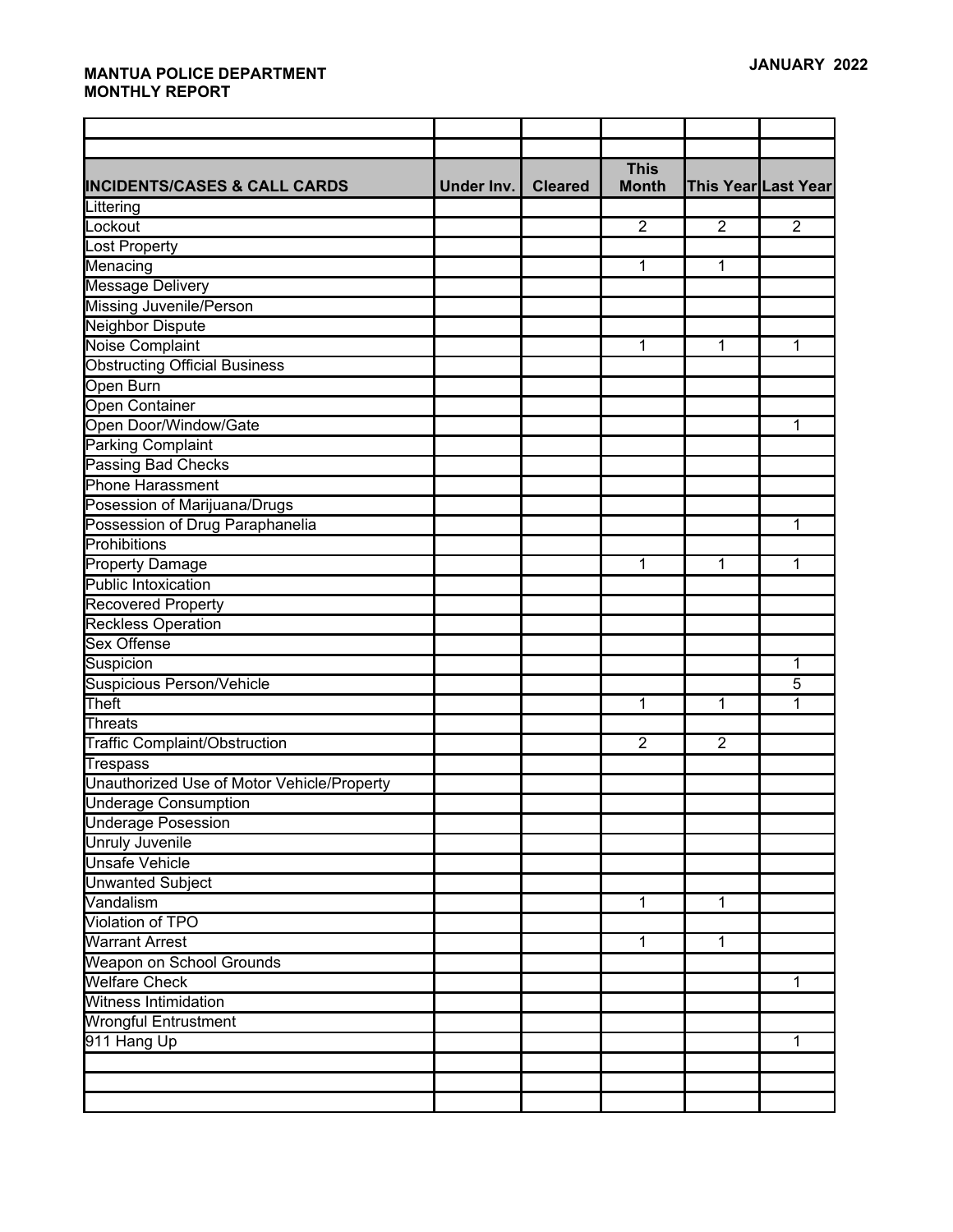| <b>TOTALS</b>                              | $\mathbf 0$ | $\mathbf 0$             | 24              | 24                      | 26                  |
|--------------------------------------------|-------------|-------------------------|-----------------|-------------------------|---------------------|
|                                            |             |                         | <b>This</b>     |                         |                     |
| <b>HOURS WORKED THIS MONTH</b>             | <b>Paid</b> | <b>Non Paid</b>         | <b>Month</b>    |                         | This Year Last Year |
| Patrolman                                  | 569.5       | $\mathbf{0}$            | 569.5           | 569.5                   | 660.5               |
| <b>SRO</b>                                 | 138         | $\mathbf 0$             | 138             | 138                     | 145                 |
| Dispatchers                                | 898.5       |                         | 898.5           | 898.5                   | 776                 |
| <b>TOTALS</b>                              | 1606        | $\overline{\mathbf{0}}$ | 1606            | 1606                    | 1581.5              |
|                                            |             |                         | <b>This</b>     |                         |                     |
| <b>MANTUA-SHALERSVILLE FIRE DEPARTMENT</b> |             |                         | <b>Month</b>    |                         | This Year Last Year |
| <b>EMS</b>                                 |             |                         | 115             | 115                     | 109                 |
| <b>MVA</b>                                 |             |                         | $\overline{8}$  | $\overline{8}$          | $\overline{7}$      |
| <b>FIRE</b>                                |             |                         | $\overline{20}$ | 20                      | 18                  |
| <b>MUTUAL AID</b>                          |             |                         | 3               | 3                       | $\mathbf 0$         |
|                                            |             |                         |                 |                         |                     |
|                                            |             |                         | <b>This</b>     |                         |                     |
| <b>MUTUAL AID CALLS</b>                    |             |                         | <b>Month</b>    |                         | This Year Last Year |
| Portage County Sheriff's Office            |             |                         | 0               | $\mathbf{0}$            | 10                  |
| <b>Ohio State Patrol</b>                   |             |                         | $\overline{4}$  | 4                       | $\overline{2}$      |
| <b>Other Police Departments</b>            |             |                         | $\mathbf 0$     | $\mathbf 0$             | $\overline{0}$      |
| <b>Street Department</b>                   |             |                         | $\overline{5}$  | $\overline{5}$          | 1                   |
| <b>Fire Department</b>                     |             |                         | $\overline{6}$  | $\overline{6}$          | $\overline{4}$      |
| Other Governmental Departments             |             |                         | $\mathbf 0$     | $\mathbf 0$             | $\mathbf 0$         |
|                                            |             |                         |                 |                         |                     |
|                                            |             |                         |                 |                         |                     |
|                                            |             |                         | <b>This</b>     |                         |                     |
| <b>DEPARTMENT ACTIVITY</b>                 |             |                         | <b>Month</b>    |                         | This Year Last Year |
| <b>Motorist Assists</b>                    |             |                         | $\overline{3}$  | $\overline{3}$          | 4                   |
| <b>Public Assist</b>                       |             |                         | 23              | 23                      | 12                  |
| Open Doors                                 |             |                         | $\mathbf 0$     | $\overline{0}$          | $\overline{0}$      |
| <b>Open Windows</b>                        |             |                         | $\overline{0}$  | $\overline{0}$          | 1                   |
| <b>Suspicious Persons</b>                  |             |                         | $\overline{0}$  | $\overline{0}$          | 6                   |
| <b>Suspicious Vehicles</b>                 |             |                         | $\mathbf 0$     | $\mathbf 0$             | $\mathfrak{B}$      |
| <b>House Checks</b>                        |             |                         | 91              | 91                      | 221                 |
| <b>Bar Checks</b>                          |             |                         | $\mathbf 0$     | $\mathbf 0$             | $\mathbf 0$         |
| Foot Patrol                                |             |                         | $\overline{7}$  | $\overline{7}$          | $\overline{3}$      |
| School Zones                               |             |                         | $\overline{22}$ | $\overline{22}$         | $\overline{26}$     |
| <b>Buchert Park</b>                        |             |                         | 18              | 18                      | $\mathbf 0$         |
| <b>Dollar General</b>                      |             |                         | $\overline{11}$ | $\overline{11}$         | $\overline{0}$      |
| Service Dept.                              |             |                         | 16              | 16                      | $\mathbf 0$         |
| <b>Security Checks</b>                     |             |                         | $\overline{51}$ | 51                      | 30                  |
|                                            |             |                         |                 |                         |                     |
|                                            |             |                         |                 |                         |                     |
|                                            |             |                         | <b>This</b>     |                         |                     |
| <b>WARNING ISSUED</b>                      |             |                         | <b>Month</b>    |                         | This Year Last Year |
| Curfew                                     |             |                         | $\pmb{0}$       | $\mathbf 0$             | 0                   |
| Equipment                                  |             |                         | $\overline{6}$  | $\overline{6}$          | $\overline{7}$      |
| Registration                               |             |                         | $\overline{4}$  | $\overline{\mathbf{4}}$ | $\overline{3}$      |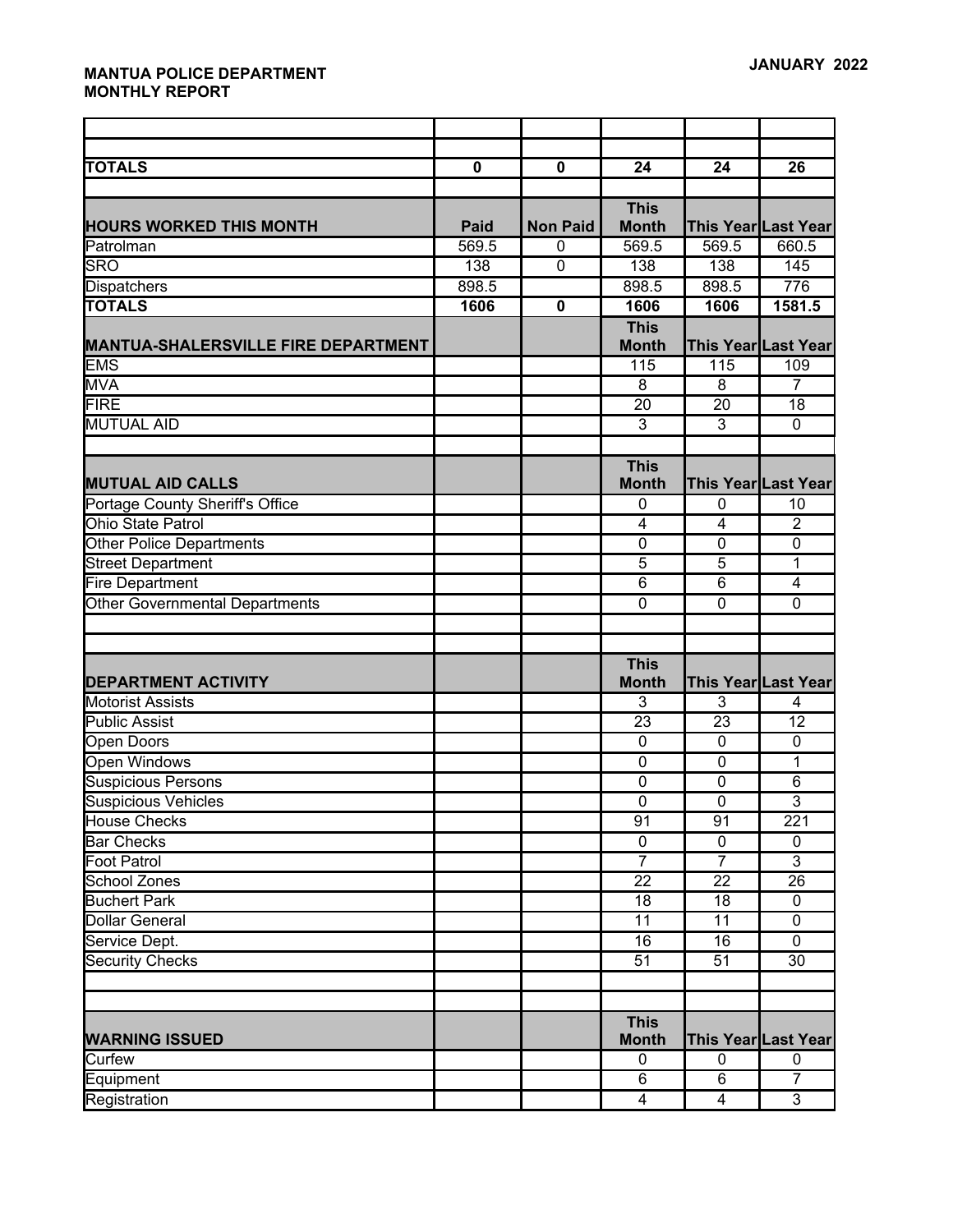| <b>Safety Belts</b>                               |                  |                  | $\overline{0}$   | $\overline{0}$  | $\overline{0}$      |
|---------------------------------------------------|------------------|------------------|------------------|-----------------|---------------------|
| <b>Traffic, Moving</b>                            |                  |                  | $\overline{24}$  | $\overline{24}$ | 28                  |
| Parking                                           |                  |                  | $\mathbf 0$      | $\overline{0}$  | $\mathbf 0$         |
| Miscellaneous                                     |                  |                  | $\overline{0}$   | $\overline{0}$  | $\mathbf 0$         |
| <b>TOTALS</b>                                     |                  |                  | $\overline{34}$  | 34              | 38                  |
|                                                   |                  |                  |                  |                 |                     |
|                                                   |                  |                  | <b>Miles Per</b> |                 |                     |
| <b>PATROL VEHICLES</b>                            | <b>Mileage</b>   | <b>Fuel Used</b> | <b>Gallon</b>    |                 |                     |
| 1027                                              | 602              | 75.61            | 7.9              |                 |                     |
| 1028                                              | 296              | 43.35            | 6.8              |                 |                     |
| 1030                                              | 218              | $\overline{31}$  | 7.03             |                 |                     |
| 1031                                              | 1110             | 102.57           | 10.82            |                 |                     |
| <b>TOTALS</b>                                     | 2226             | 252.53           |                  |                 |                     |
|                                                   |                  |                  |                  |                 |                     |
|                                                   |                  |                  |                  |                 |                     |
|                                                   |                  |                  | <b>This</b>      |                 |                     |
| <b>MEETINGS ATTENDED</b>                          |                  |                  | <b>Month</b>     |                 | This Year Last Year |
| <b>Other Police Related</b>                       |                  |                  | 4                | 4               | 5                   |
| Safety                                            |                  |                  | 1                | 1               | $\mathbf 0$         |
| Departmental                                      |                  |                  | $\mathbf 0$      | 0               | $\mathbf 0$         |
|                                                   |                  |                  |                  |                 |                     |
|                                                   |                  |                  |                  |                 |                     |
|                                                   |                  |                  | <b>This</b>      |                 |                     |
| <b>ARREST REPORT/TRAFFIC</b>                      | <b>Pend/Prev</b> | Cost             | <b>Month</b>     |                 | This Year Last Year |
| Speed                                             | 2/3              | 229.00           | $\overline{2}$   | $\overline{2}$  | 10                  |
| No Seat Belts                                     | 1                | 0.00             | 1                | 1               |                     |
| <b>DUI</b>                                        |                  |                  |                  |                 | $\mathbf{1}$        |
| <b>BAC</b>                                        |                  |                  |                  |                 |                     |
| <b>DUS</b><br>Traffic                             | $\mathbf{1}$     | 0.00             | $\mathbf{1}$     | $\mathbf 1$     | 1                   |
|                                                   |                  |                  |                  |                 | $\overline{3}$      |
| Improper Parking<br><b>Assured Clear Distance</b> |                  |                  |                  |                 |                     |
|                                                   | 1/1              | 43.00<br>117.00  | $\mathbf{1}$     | $\mathbf 1$     | 6                   |
| <b>Distracted Driving</b>                         |                  |                  |                  |                 |                     |
| Defective Equipment<br><b>Drug Offense</b>        |                  |                  |                  |                 |                     |
|                                                   |                  |                  |                  |                 |                     |
| Earphones<br><b>Expired Plates</b>                | $\overline{1/2}$ | 93.00            | $\mathbf{1}$     | 1               |                     |
| Failure to Control                                |                  |                  |                  |                 |                     |
| Failure to Display                                |                  |                  |                  |                 |                     |
| <b>Failure to Yield</b>                           |                  |                  |                  |                 |                     |
| <b>Ficitious Plates</b>                           |                  |                  |                  |                 |                     |
| <b>Improper Display</b>                           |                  |                  |                  |                 |                     |
| <b>Improper Starting &amp; Backing</b>            |                  |                  |                  |                 |                     |
| <b>Improper Passing</b>                           |                  |                  |                  |                 |                     |
| Lane Usage                                        |                  |                  |                  |                 | $\overline{2}$      |
| Left of Center                                    |                  |                  |                  |                 |                     |
| Marijuana Metabolite                              |                  |                  |                  |                 |                     |
| No Headlights                                     |                  |                  |                  |                 |                     |
| No License Plate/ Plate Light                     | $\mathbf{1}$     | 0.00             | 1                | 1               |                     |
| No OL                                             | $\overline{1}$   | 0.00             | $\mathbf{1}$     | 1               |                     |
|                                                   |                  |                  |                  |                 |                     |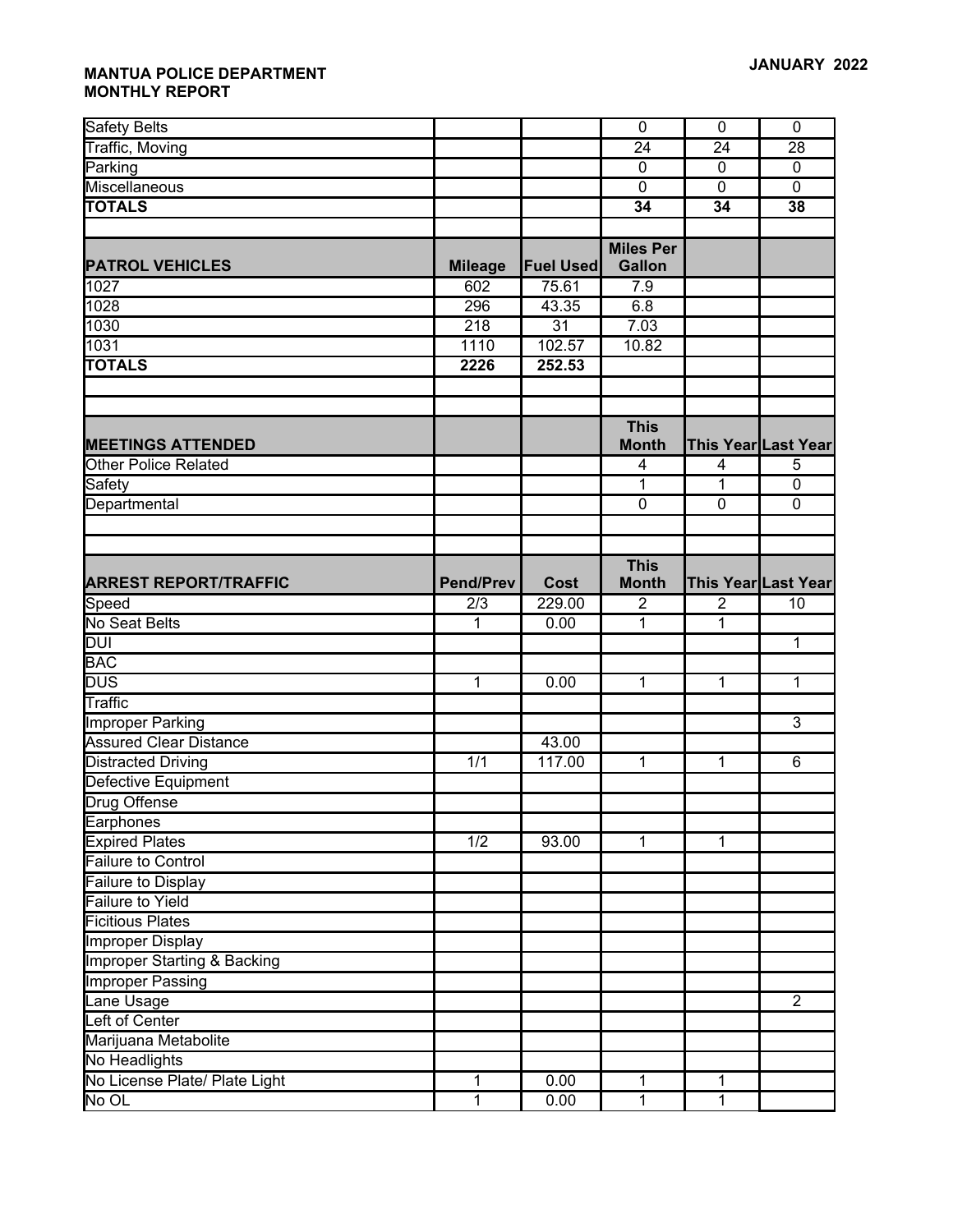| No Tail Lights                                                                          |                  |             |              |                     |                     |
|-----------------------------------------------------------------------------------------|------------------|-------------|--------------|---------------------|---------------------|
| One Way Street                                                                          |                  |             |              |                     |                     |
| Operating M/V without Reasonable Control                                                |                  |             |              |                     |                     |
| Open Container in Motor Vehicle                                                         |                  |             |              |                     |                     |
| One Way Street                                                                          |                  |             |              |                     |                     |
|                                                                                         |                  |             |              |                     |                     |
|                                                                                         |                  |             |              |                     |                     |
|                                                                                         |                  |             | <b>This</b>  |                     |                     |
| <b>ARREST REPORT/TRAFFIC</b>                                                            | <b>Pend/Prev</b> | <b>Cost</b> | <b>Month</b> |                     | This Year Last Year |
| On Street with ATV                                                                      |                  |             |              |                     |                     |
| Passing Stopped School Bus/Unloading                                                    |                  |             |              |                     |                     |
| Passing in No Passing Zone                                                              |                  |             |              |                     |                     |
| <b>Peeling Tires</b>                                                                    |                  |             |              |                     |                     |
| Permission to Hang/Hanging out of M/V                                                   |                  |             |              |                     |                     |
| Prohibitions                                                                            |                  |             |              |                     |                     |
| Reasonable Control                                                                      |                  |             |              |                     |                     |
| Right of Way                                                                            |                  |             |              |                     |                     |
| <b>Unsafe Vehicle</b>                                                                   |                  |             |              |                     |                     |
| U-Turn Prohibited                                                                       |                  |             |              |                     |                     |
| Window Tint                                                                             | 1                | 0.00        | 1            | 1                   |                     |
|                                                                                         |                  |             |              |                     |                     |
| <b>TOTALS</b>                                                                           |                  | 482.00      | 9            | 9                   | 23                  |
|                                                                                         |                  |             |              |                     |                     |
|                                                                                         |                  |             | <b>This</b>  |                     |                     |
|                                                                                         |                  |             |              |                     |                     |
| <b>ARREST REPORT/CRIMINAL</b>                                                           | <b>Pend/Prev</b> | Cost        | <b>Month</b> | This Year Last Year |                     |
| <b>Aggravated Possession of Drugs</b>                                                   |                  |             |              |                     |                     |
| <b>Aggravated Menacing</b>                                                              |                  |             |              |                     |                     |
| Aggravated Assault                                                                      |                  |             |              |                     |                     |
|                                                                                         |                  |             |              |                     |                     |
| Aggravated Trafficking in Drugs/School<br>Aggravated Possession of Controlled Substance |                  |             |              |                     |                     |
| <b>Aggravated Menacing</b>                                                              |                  |             |              |                     |                     |
| Assault                                                                                 |                  |             |              |                     |                     |
| <b>Barking Dog</b>                                                                      |                  |             |              |                     |                     |
| <b>Burglary</b>                                                                         |                  |             |              |                     |                     |
| <b>Carrying Concealed Weapon</b>                                                        |                  |             |              |                     |                     |
| Consumption in a Motor Vehicle                                                          |                  |             |              |                     |                     |
| <b>Counterfeit Controlled Substance</b>                                                 |                  |             |              |                     |                     |
| Criminal Damaging                                                                       |                  |             |              |                     |                     |
| <b>Criminal Mischief</b>                                                                |                  |             |              |                     |                     |
| <b>Criminal Trespass</b>                                                                |                  |             |              |                     |                     |
| Curfew                                                                                  |                  |             |              |                     |                     |
|                                                                                         |                  |             |              |                     |                     |
| Contributing to Deliquency of Minor<br>$\overline{DOC}$                                 |                  |             |              |                     |                     |
| Dog at Large                                                                            |                  |             |              |                     |                     |
| Domestic Violence                                                                       |                  |             |              |                     |                     |
| <b>Drug Abuse</b>                                                                       |                  |             |              |                     |                     |
| Drug Paraphanelia                                                                       |                  |             |              |                     |                     |
| <b>Drug Posession</b>                                                                   |                  |             |              |                     |                     |
| Falsification                                                                           |                  |             |              |                     |                     |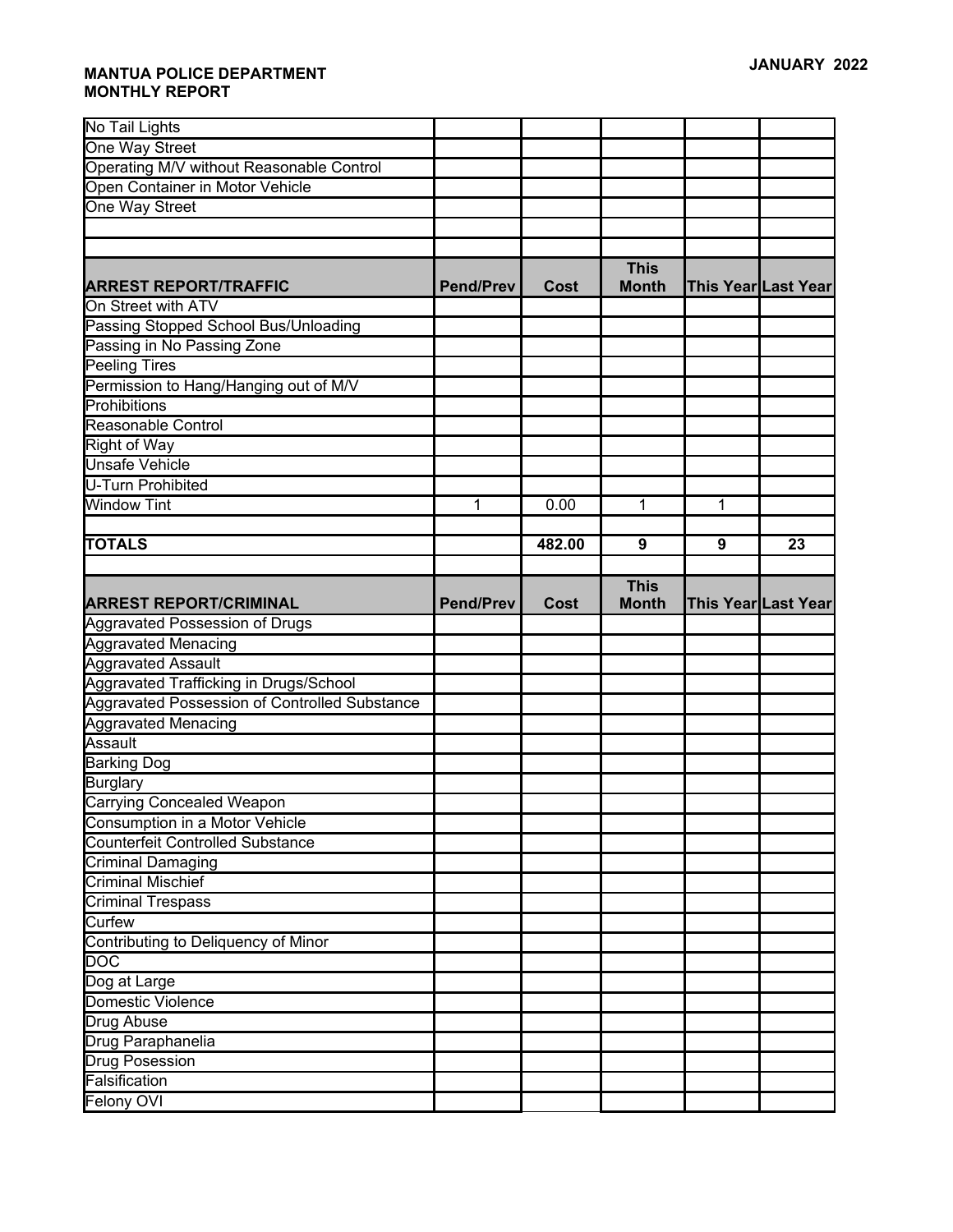| <b>Felenoious Assault</b>                    |                  |               |                             |             |                            |
|----------------------------------------------|------------------|---------------|-----------------------------|-------------|----------------------------|
| Failure to Comply                            |                  |               |                             |             |                            |
| Forgery                                      |                  |               |                             |             |                            |
| <b>Illegal Possession of Drug Document</b>   |                  |               |                             |             |                            |
| Incorrigibility                              |                  |               |                             |             |                            |
| <b>Inducing Panic</b>                        |                  |               |                             |             |                            |
| Intimidation                                 |                  |               |                             |             |                            |
| Menacing                                     |                  |               |                             |             |                            |
|                                              |                  |               |                             |             |                            |
| <b>ARREST REPORT/CRIMINAL</b>                | <b>Pend/Prev</b> | <b>Cost</b>   | <b>This</b><br><b>Month</b> |             | <b>This Year Last Year</b> |
| <b>Obstruction of Official Business</b>      |                  |               |                             |             |                            |
| Open Container in a Motor Vehicle            |                  |               |                             |             |                            |
| Open Container in a Public Place             |                  |               |                             |             |                            |
| <b>Passing Bad Checks</b>                    |                  |               |                             |             |                            |
| Possession of Controlled Substance           |                  | 150.00        |                             |             |                            |
| Possession of Marijuana                      |                  |               |                             |             |                            |
| Prohibitions                                 |                  |               |                             |             |                            |
| Public Intoxication                          |                  |               |                             |             |                            |
| <b>Resisting Arrest</b>                      |                  |               |                             |             |                            |
| <b>Stolen Property</b>                       |                  |               |                             |             |                            |
| <b>Tampering with Utilities</b>              |                  |               |                             |             |                            |
| <b>Telephone Harassment</b>                  |                  |               |                             |             |                            |
| Theft                                        |                  |               |                             |             |                            |
| Trafficking                                  |                  |               |                             |             |                            |
| <b>Unlawful Restraint</b>                    |                  |               |                             |             |                            |
| Unruly Juvenile                              |                  |               |                             |             |                            |
| <b>Underage Posession</b>                    |                  |               |                             |             |                            |
| <b>Underage Consumption</b>                  |                  |               |                             |             |                            |
| <b>Violation of TPO</b>                      |                  |               |                             |             |                            |
| Vandalism                                    |                  |               |                             |             |                            |
| Weapon on School Grounds                     |                  |               |                             |             |                            |
|                                              |                  |               |                             |             |                            |
| <b>TOTALS</b>                                |                  | 150.00        | 0                           | $\mathbf 0$ | 0                          |
|                                              |                  |               |                             |             |                            |
| <b>TOTALS OF TRAFFIC/CRIMINAL/REPORTS</b>    |                  | 632.00        | 9                           | 9           | $\overline{23}$            |
|                                              |                  |               |                             |             |                            |
| <b>ANALYZATION OF EXCESSIVE SPEED ARREST</b> |                  |               |                             |             |                            |
| 00 to 09 MPH                                 |                  |               | 0                           |             |                            |
| 10 to 14 MPH                                 |                  |               | 0                           |             |                            |
| 15 to 19 MPH                                 |                  |               | 1                           |             |                            |
| 20 to 24 MPH                                 |                  |               | 1                           |             |                            |
| 25 MPH and Over                              |                  |               | $\overline{0}$              |             |                            |
| <b>PETTY CASH RECEIPTS</b>                   | <b>DATE</b>      | <b>AMOUNT</b> | <b>BALANCE</b>              |             |                            |
| <b>BALANCE</b>                               |                  |               | \$100.00                    |             |                            |
|                                              |                  |               | \$100.00                    |             |                            |
|                                              |                  |               | \$100.00                    |             |                            |
|                                              |                  |               | \$100.00                    |             |                            |
|                                              |                  |               | \$100.00                    |             |                            |
|                                              |                  |               |                             |             |                            |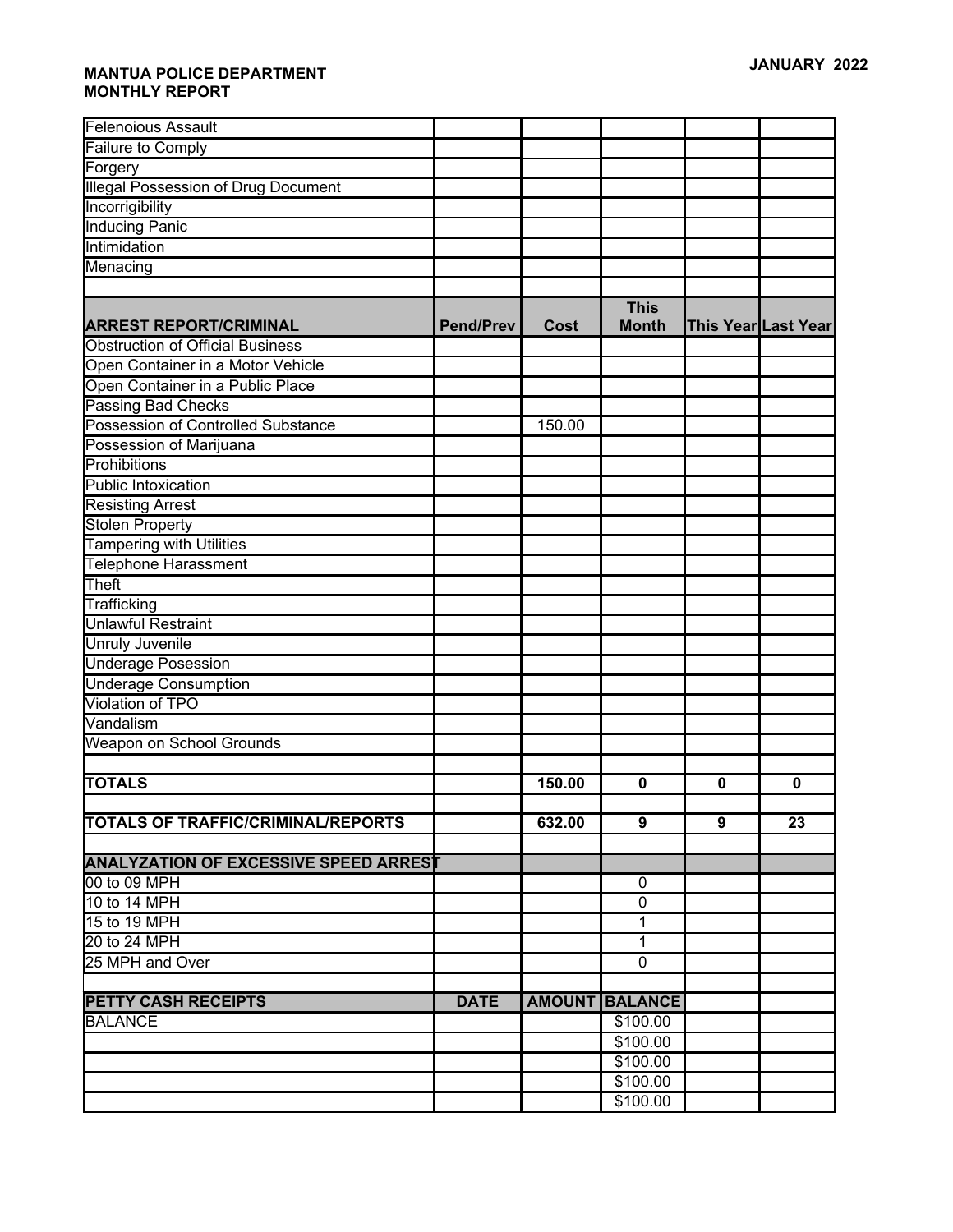|  | \$100.00 |  |
|--|----------|--|
|  |          |  |
|  |          |  |
|  |          |  |
|  |          |  |
|  |          |  |
|  |          |  |
|  |          |  |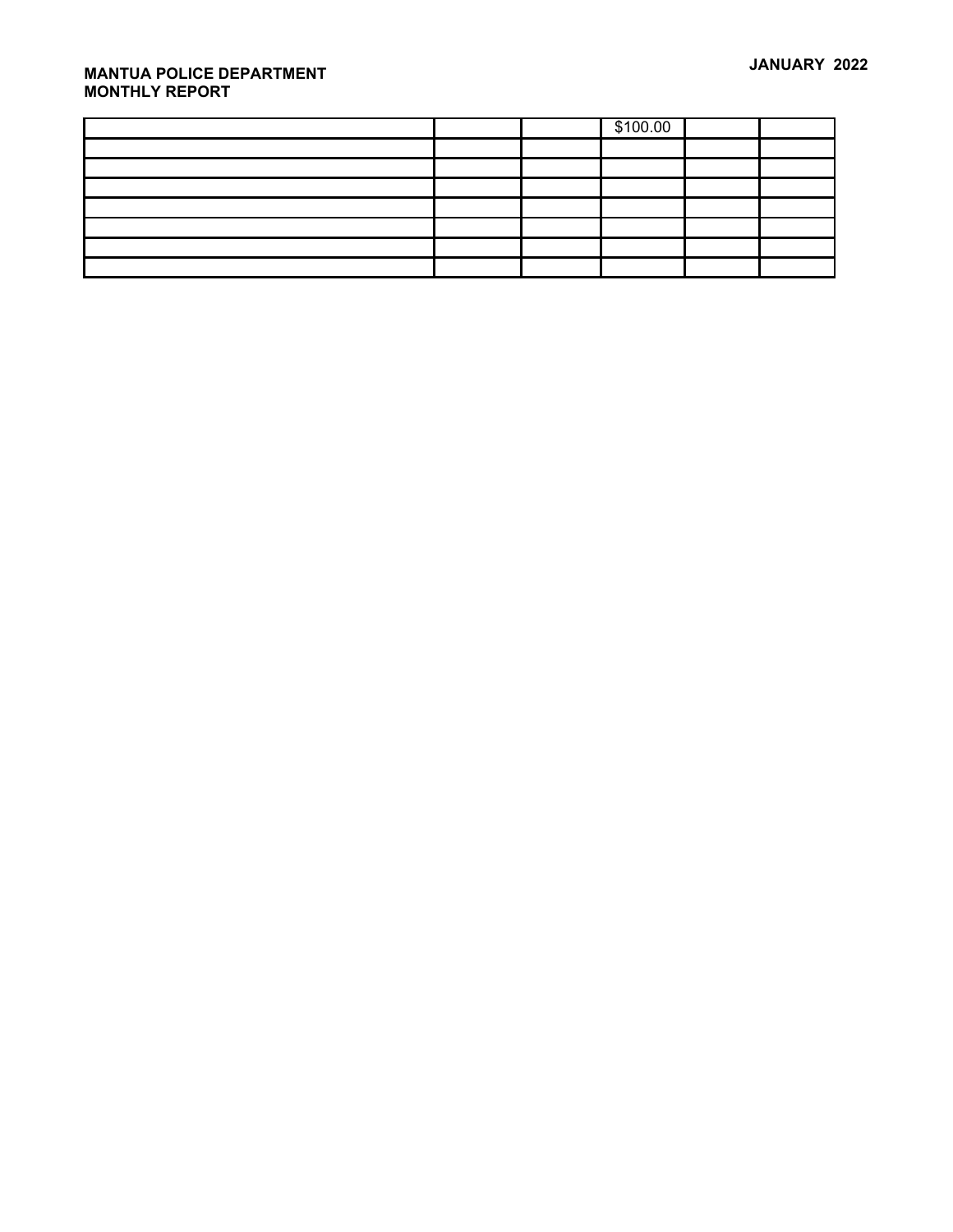|              |               | <b>CALL CARDS</b>                                   |                | <b>TRAFFIC CITES</b>                                |                |                | <b>PARKING CITES</b>                 |  |                | <b>MINI CITES</b> |                                              |  |                | <b>TRAFFIC WARN</b>                          |                |  | <b>CRIMINAL ARR</b>     |                |                 |                |                |                |
|--------------|---------------|-----------------------------------------------------|----------------|-----------------------------------------------------|----------------|----------------|--------------------------------------|--|----------------|-------------------|----------------------------------------------|--|----------------|----------------------------------------------|----------------|--|-------------------------|----------------|-----------------|----------------|----------------|----------------|
|              |               | Tris Month<br><b>Last Yeal</b><br><b>Trips Year</b> |                | Tris Month<br><b>Last Yeat</b><br><b>Trise Year</b> |                |                | Tris Month<br>Last Year<br>Tris Year |  |                |                   | Tris Month<br>Last Year<br><b>Trins Yeal</b> |  |                | Tris Month<br><b>Last Yeat</b><br>Trise Year |                |  | Tris Month<br>Tris Year |                |                 |                |                |                |
|              |               |                                                     |                |                                                     |                |                |                                      |  |                |                   |                                              |  |                |                                              |                |  |                         |                |                 |                |                | $\sqrt{2}$     |
|              | 0001-0800     |                                                     |                | $\overline{0}$                                      | Οl             | $\Omega$       | 0I                                   |  | $\Omega$       | $\Omega$          | 0I                                           |  | οI             | $\Omega$                                     | $\overline{0}$ |  |                         | 1              | 01              | $\Omega$       | $\Omega$       | $\Omega$       |
| MON.         | 0800-1600     | $\overline{0}$                                      | $\Omega$       | $\overline{2}$                                      | $\mathbf{0}$   | 0l             | $\Omega$                             |  | $\overline{0}$ | $\overline{0}$    | $\vert$                                      |  | $\overline{0}$ | ol                                           | $\overline{0}$ |  | $\Omega$                | $\overline{0}$ | $\mathbf{1}$    | $\overline{0}$ | $\Omega$       | $\Omega$       |
|              | 1600-2400     | $\overline{0}$                                      | $\Omega$       | $\overline{2}$                                      | Οl             | $\overline{0}$ | 3                                    |  | $\mathbf 0$    | $\overline{0}$    | $\overline{0}$                               |  | $\overline{0}$ | $\overline{0}$                               | $\overline{0}$ |  | $\overline{c}$          | $\overline{2}$ | Ωl              | $\overline{0}$ | $\Omega$       | $\Omega$       |
|              | <b>TOTALS</b> |                                                     |                | 4                                                   | $\Omega$       | $\Omega$       | $\overline{3}$                       |  | $\Omega$       | $\Omega$          | $\mathbf{1}$                                 |  | $\Omega$       | $\Omega$                                     | $\Omega$       |  | 3                       | 31             |                 | $\Omega$       | $\Omega$       | $\Omega$       |
|              |               |                                                     |                |                                                     |                |                |                                      |  |                |                   |                                              |  |                |                                              |                |  |                         |                |                 |                |                |                |
|              | 0001-0800     | $\mathbf{1}$                                        | 1              | $\mathbf{0}$                                        | οl             | $\overline{0}$ | $\overline{0}$                       |  | $\mathbf 0$    | $\overline{0}$    | $\overline{0}$                               |  | $\overline{0}$ | $\overline{0}$                               | $\overline{0}$ |  |                         | $\mathbf{1}$   | 1               | $\overline{0}$ | $\overline{0}$ | $\Omega$       |
| <b>TUES.</b> | 0800-1600     | $\overline{2}$                                      | $\overline{2}$ | $\overline{2}$                                      | $\overline{0}$ | $\overline{0}$ | $\Omega$                             |  | $\mathbf 0$    | $\overline{0}$    | $\overline{0}$                               |  | $\overline{0}$ | $\overline{0}$                               | $\overline{0}$ |  | 3                       | 3              | $\overline{2}$  | $\overline{0}$ | $\Omega$       | $\Omega$       |
|              | 1600-2400     | $\overline{2}$                                      | 2              | $6 \mid$                                            | $\Omega$       | $\Omega$       | $\Omega$                             |  | $\Omega$       | $\overline{0}$    | $\overline{0}$                               |  | οl             | $\Omega$                                     | $\overline{0}$ |  | $\Omega$                | 0l             | 0l              | $\Omega$       | $\Omega$       | $\Omega$       |
|              | <b>TOTALS</b> | 5                                                   | 5              | $\overline{8}$                                      | ΩI             | $\Omega$       | $\Omega$                             |  | $\Omega$       | $\overline{0}$    | $\overline{0}$                               |  | $\overline{0}$ | $\Omega$                                     | $\overline{0}$ |  | 4                       | $\overline{4}$ | 31              | $\Omega$       | $\Omega$       | $\Omega$       |
|              |               |                                                     |                |                                                     |                |                |                                      |  |                |                   |                                              |  |                |                                              |                |  |                         |                |                 |                |                |                |
|              | 0001-0800     | $\overline{0}$                                      | $\Omega$       | $\overline{0}$                                      | 0l             | 0l             | ΩI                                   |  | 0              | $\overline{0}$    | $\overline{0}$                               |  | $\overline{0}$ | $\overline{0}$                               | $\overline{0}$ |  | $\overline{0}$          | $\overline{0}$ | $\overline{2}$  | $\overline{0}$ | $\Omega$       | $\Omega$       |
| WED.         | 0800-1600     | $\vert$                                             |                | $\mathbf{1}$                                        | ΩI             | $\Omega$       |                                      |  | $\Omega$       | $\overline{0}$    | $\vert$                                      |  | $\overline{0}$ | $\Omega$                                     | $\overline{0}$ |  |                         | $\vert$        | $\mathbf{1}$    | $\Omega$       | $\Omega$       | $\Omega$       |
|              | 1600-2400     | Οl                                                  | $\Omega$       | $\overline{0}$                                      | $\overline{2}$ | $\overline{2}$ | $\overline{3}$                       |  | $\Omega$       | $\overline{0}$    | 0I                                           |  | $\overline{0}$ | ΩI                                           | $\overline{0}$ |  | 9                       | 9              | 10              | $\Omega$       | $\overline{0}$ | $\overline{0}$ |
|              | <b>TOTALS</b> | $\vert$                                             |                | 1                                                   | $\overline{2}$ | $\overline{2}$ | $\overline{4}$                       |  | $\Omega$       | $\Omega$          | $\mathbf{1}$                                 |  | $\Omega$       | $\Omega$                                     | $\overline{0}$ |  | 10                      | 10             | 13              | $\Omega$       | $\Omega$       | $\Omega$       |
|              |               |                                                     |                |                                                     |                |                |                                      |  |                |                   |                                              |  |                |                                              |                |  |                         |                |                 |                |                |                |
|              | 0001-0800     | 1                                                   |                | $\overline{0}$                                      | <sup>0</sup>   | $\Omega$       |                                      |  | $\Omega$       | $\overline{0}$    | $\overline{0}$                               |  | $\overline{0}$ | $\Omega$                                     | $\overline{0}$ |  | 0l                      | 0l             | $\overline{2}$  | $\Omega$       | $\Omega$       | $\Omega$       |
| <b>THURS</b> | 0800-1600     | 1                                                   |                | 1                                                   | ΩI             | $\Omega$       | ΩI                                   |  | $\Omega$       | $\overline{0}$    | $\overline{0}$                               |  | $\overline{0}$ | $\Omega$                                     | $\overline{0}$ |  | 2                       | $\overline{2}$ | 0               | $\overline{0}$ | $\Omega$       | $\Omega$       |
|              | 1600-2400     | $\overline{2}$                                      | $\overline{2}$ | $\overline{2}$                                      |                |                | ΩI                                   |  | $\Omega$       | $\overline{0}$    | <sub>0</sub>                                 |  | $\overline{0}$ | $\Omega$                                     | $\overline{0}$ |  |                         | 1              | 0               | $\Omega$       | $\Omega$       | $\Omega$       |
|              | <b>TOTALS</b> | $\boldsymbol{\Delta}$                               | Δ              | 3                                                   |                |                | 1                                    |  | $\Omega$       | $\overline{0}$    | $\overline{0}$                               |  | $\Omega$       | $\Omega$                                     | $\overline{0}$ |  | $\overline{\mathbf{3}}$ | 3              | $\overline{2}$  | $\Omega$       | $\Omega$       | $\Omega$       |
|              |               |                                                     |                |                                                     |                |                |                                      |  |                |                   |                                              |  |                |                                              |                |  |                         |                |                 |                |                |                |
|              | 0001-0800     | $\overline{0}$                                      | $\Omega$       | 1                                                   | $\Omega$       | $\Omega$       | $\Omega$                             |  | 0              | $\overline{0}$    | $\overline{0}$                               |  | $\overline{0}$ | $\Omega$                                     | $\overline{0}$ |  | $\Omega$                | 0              | $\Omega$        | $\Omega$       | $\Omega$       | $\Omega$       |
| FRI.         | 0800-1600     | $\overline{0}$                                      | $\Omega$       | $\overline{3}$                                      | ΩI             | $\Omega$       | $\overline{2}$                       |  | $\Omega$       | $\overline{0}$    | $\overline{0}$                               |  | $\overline{0}$ | $\Omega$                                     | $\overline{0}$ |  |                         | 1              | 4               | $\overline{0}$ | $\overline{0}$ | $\Omega$       |
|              | 1600-2400     | 4                                                   |                | $\Omega$                                            | $\overline{4}$ | 4              | 5 <sub>l</sub>                       |  | $\Omega$       | $\overline{0}$    | $\overline{0}$                               |  | $\overline{0}$ | $\Omega$                                     | $\overline{0}$ |  | 2                       | $\overline{2}$ | 5               | $\Omega$       | $\Omega$       | $\Omega$       |
|              | <b>TOTALS</b> | 4                                                   | Δ              | $\overline{4}$                                      | 4              | 41             |                                      |  | $\Omega$       | $\overline{0}$    | $\overline{0}$                               |  | $\overline{0}$ | $\Omega$                                     | $\overline{0}$ |  | 3                       | 31             | $\overline{9}$  | $\Omega$       | $\Omega$       | $\Omega$       |
|              |               |                                                     |                |                                                     |                |                |                                      |  |                |                   |                                              |  |                |                                              |                |  |                         |                |                 |                |                |                |
|              | 0001-0800     | $\mathsf{O}$                                        | $\mathbf{0}$   | ol                                                  | ΩI             | $\Omega$       | $\Omega$                             |  | 0              | $\overline{0}$    | ol                                           |  | $\overline{0}$ | $\overline{0}$                               | $\overline{0}$ |  |                         | 1              | 0               | $\overline{0}$ | 0l             | $\Omega$       |
| SAT.         | 0800-1600     | 8                                                   | 8              | $\overline{\mathsf{3}}$                             |                |                | $\Omega$                             |  | $\Omega$       | $\overline{0}$    | 1                                            |  | $\mathsf{O}$   | $\Omega$                                     | $\overline{0}$ |  | 3                       | $\overline{3}$ | 3               | $\Omega$       | $\Omega$       | $\Omega$       |
|              | 1600-2400     |                                                     |                | $\overline{0}$                                      |                |                |                                      |  | $\Omega$       | $\overline{0}$    | <sub>0</sub>                                 |  | $\overline{0}$ | $\Omega$                                     | $\overline{0}$ |  |                         |                |                 | $\overline{0}$ | $\Omega$       | $\Omega$       |
|              | <b>TOTALS</b> | 9                                                   | 9              | 3                                                   | $\overline{2}$ | $\overline{2}$ |                                      |  | $\Omega$       | $\overline{0}$    | $\mathbf{1}$                                 |  | $\overline{0}$ | $\Omega$                                     | $\overline{0}$ |  | 5 <sub>l</sub>          | 5              | $\overline{4}$  | $\overline{0}$ | $\Omega$       | $\Omega$       |
|              | 0001-0800     | $\vert$                                             | 1              | $\mathbf{0}$                                        | $\Omega$       | $\overline{0}$ | $\Omega$                             |  | $\Omega$       | $\overline{0}$    | $\overline{0}$                               |  | $\overline{0}$ | $\overline{0}$                               | $\overline{0}$ |  | $\overline{0}$          | 0l             | $\Omega$        | $\Omega$       | $\Omega$       | $\Omega$       |
| SUN.         | 0800-1600     | 0l                                                  | $\Omega$       | $\mathbf{1}$                                        | $\Omega$       | $\Omega$       | ΩI                                   |  | $\Omega$       | $\overline{0}$    | $\overline{0}$                               |  | $\overline{0}$ | $\Omega$                                     | $\overline{0}$ |  | 3                       | 31             |                 | $\Omega$       | $\Omega$       | $\overline{0}$ |
|              | 1600-2400     | $\overline{0}$                                      | $\overline{0}$ | $\overline{2}$                                      | $\overline{0}$ | $\overline{0}$ |                                      |  | 0              | $\overline{0}$    | $\overline{0}$                               |  | $\overline{0}$ | $\overline{0}$                               | $\overline{0}$ |  | 3                       | 3              | $5\overline{)}$ | $\overline{0}$ | $\Omega$       | $\overline{0}$ |
|              | <b>TOTALS</b> | $\mathbf{1}$                                        | 1              | 31                                                  | $\overline{0}$ | $\overline{0}$ | 4                                    |  | $\overline{0}$ | $\overline{0}$    | $\overline{0}$                               |  | $\overline{0}$ | $\overline{0}$                               | $\overline{0}$ |  | $6 \overline{}$         | 6              | $\overline{6}$  | $\overline{0}$ | $\overline{0}$ | $\overline{0}$ |
|              |               |                                                     |                |                                                     |                |                |                                      |  |                |                   |                                              |  |                |                                              |                |  |                         |                |                 |                |                |                |